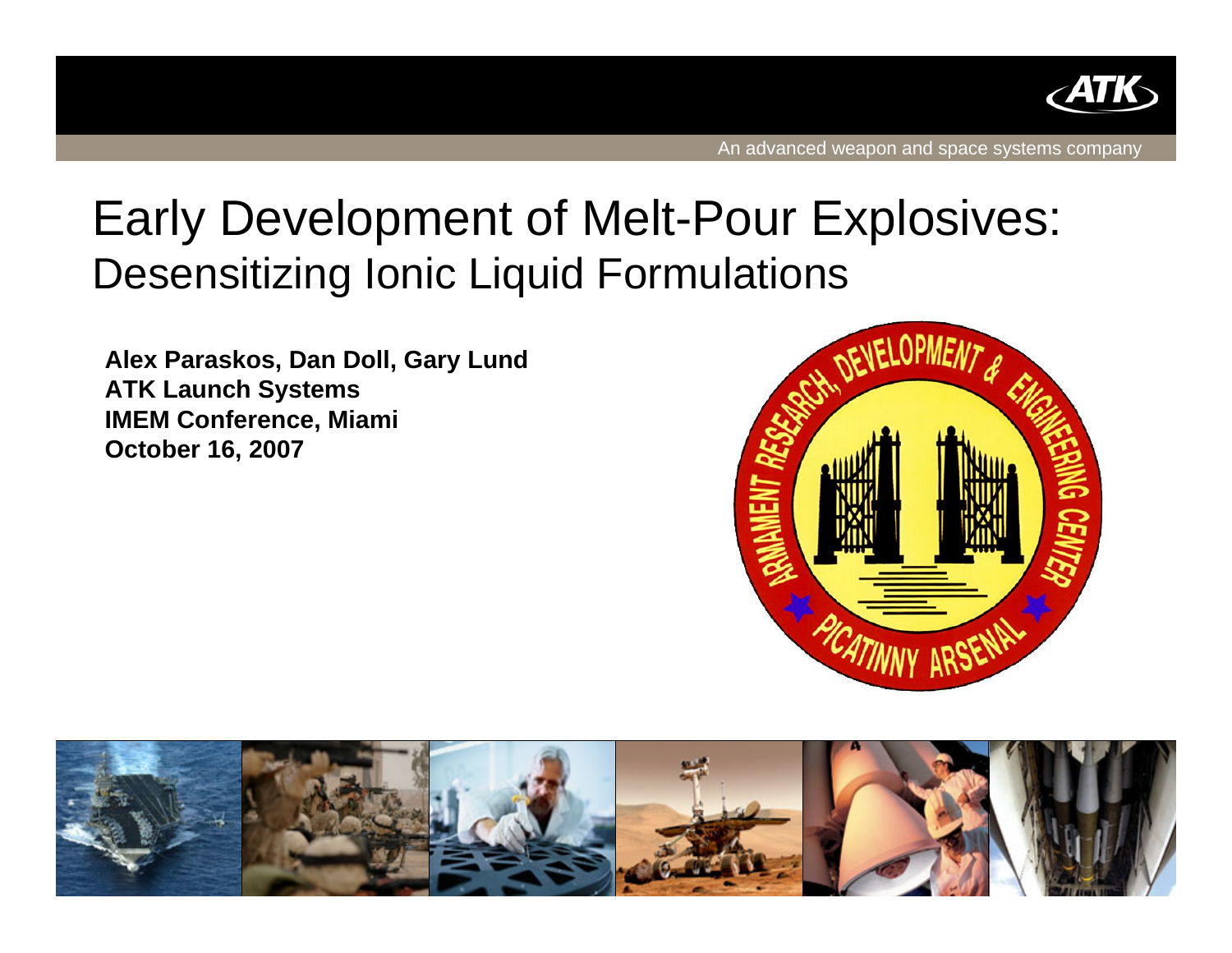## **Overview**



- Introduction: Ionic liquids
- Concept: Desensitizing ionic liquids for melt-pour formulations
- Approach
- Ionic liquid compounds synthesized/investigated
- Compatibilities with explosives
- Performance testing to date
- IM testing to date
- Future directions

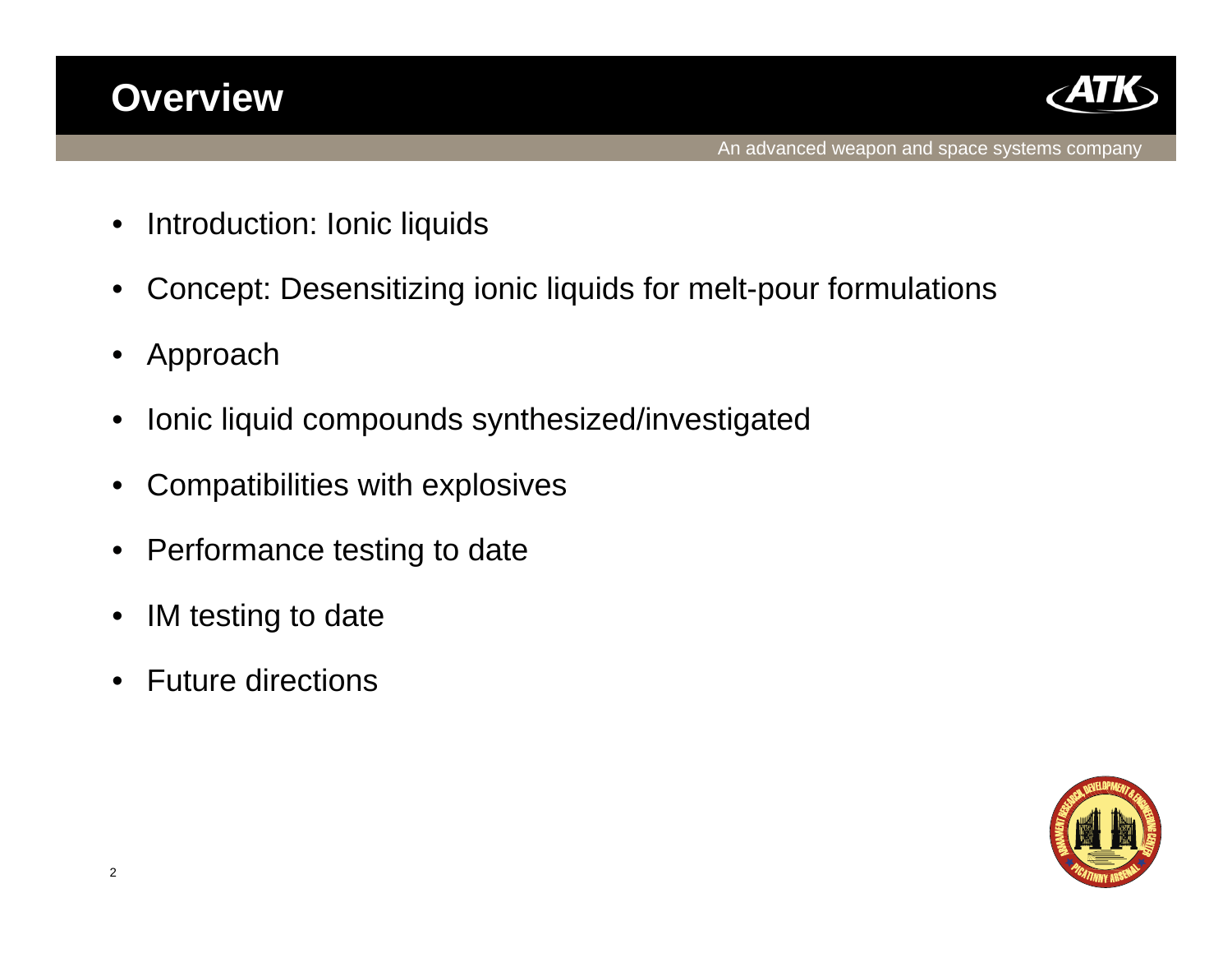

- Ionic liquids are defined as organic salts with melting points <100°C
	- Low vapor pressures, high densities
- Energetic ionic liquids have been extensively investigated as a concept
	- Azide or nitro groups covalently bonded to nitrogen-based heterocycles (Katritzky, Shreeve)
	- Energetic anions such as nitrate, perchlorate, or tetranitroaluminate, often in combination with nitrogen-based heterocycles (Drake, Shreeve, Hawkins, Galvez-Ruiz, Christe, Klapotke)

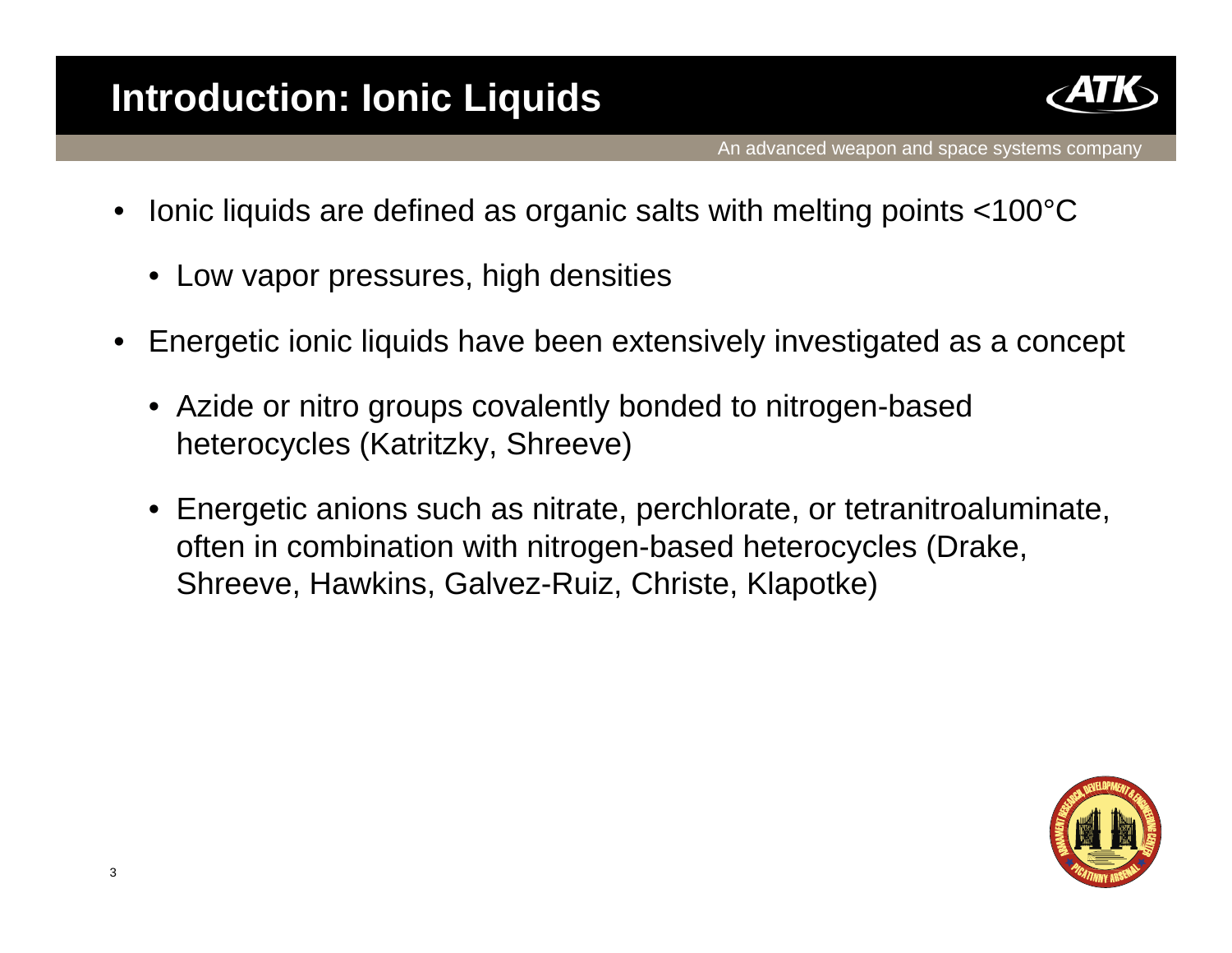#### **Insensitive Materials Development**



- Energetic materials R&D is increasingly driven by IM requirements
- Per US DoD Directive 5000.2-R, all new munitions must be designed to withstand unplanned stimuli
- Approaches to IM:
	- Design of new energetic molecules and materials
		- Potentially very rewarding, but development of material/process is extremely time consuming with no guarantees
	- Formulate existing explosives with less sensitive materials
		- Dilution of explosive performance must be minimized

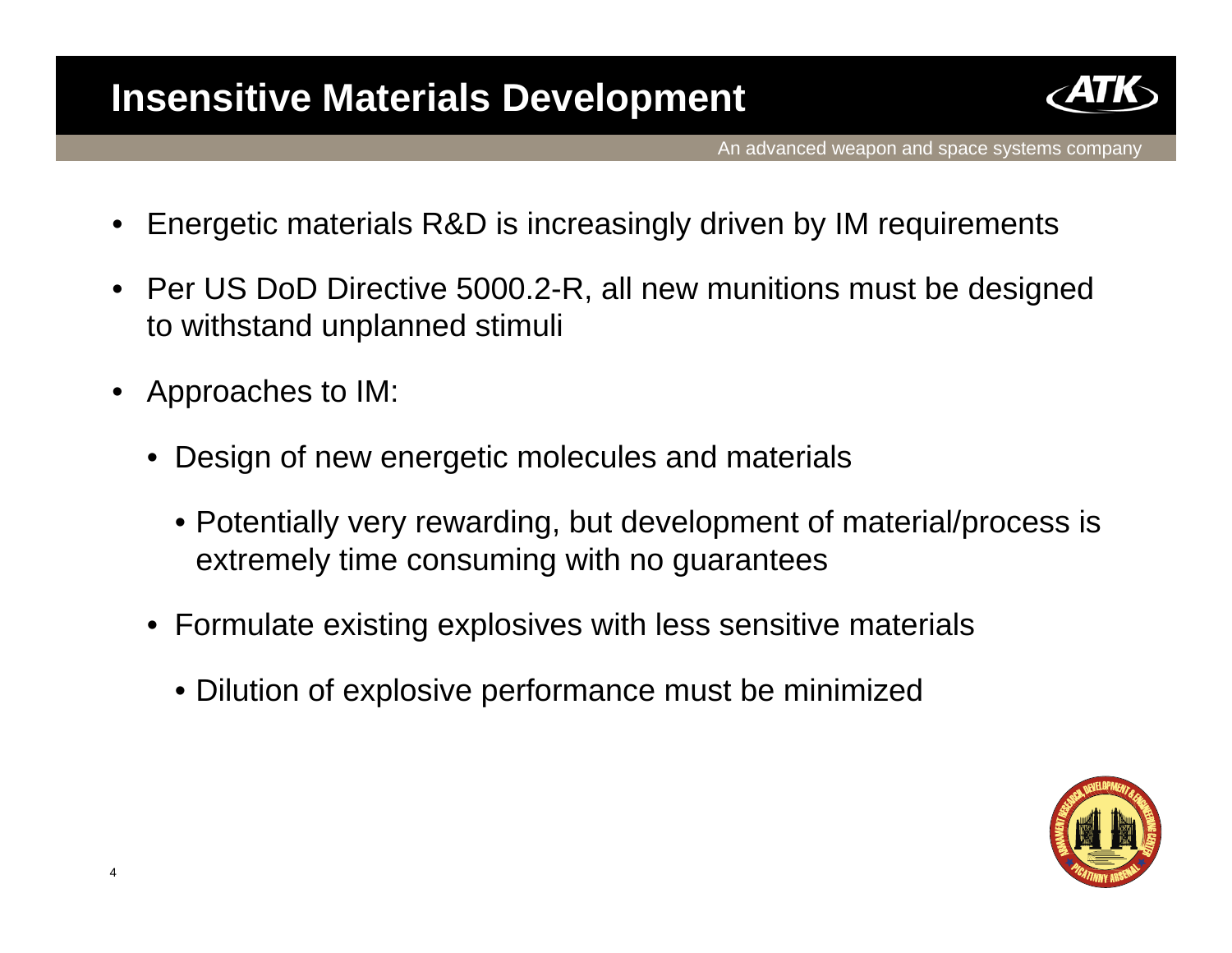## **Concept: Desensitizing Ionic Liquids**



- ATK Launch Systems has developed this concept under direction of US Army ARDEC
- Concept: utilize dense, inert ionic liquids to desensitize energetic formulations
	- Ionic liquid with melting point between 80 and 100 °C targeted in order to enable use of existing TNT melt-pour facilities/equipment
	- Legacy explosive(s) added to molten ionic liquid and poured into article
		- Ionic liquid incorporated as continuous phase of the formulation
		- Allows for variable article geometries
		- Theoretically allows for unlimited working time with the material (in contrast to cast-cure)

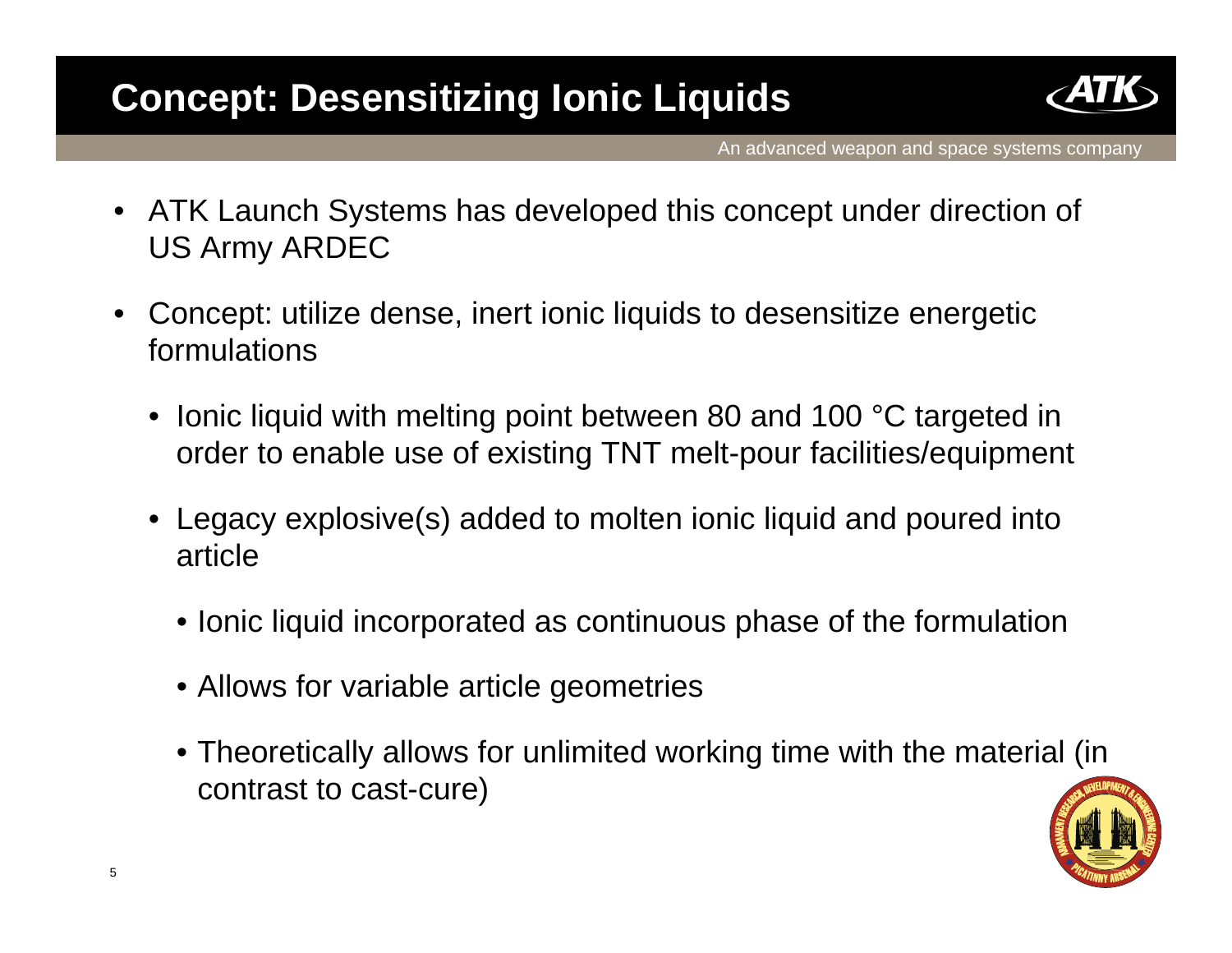## **Strategy/Criteria/Goals for IL Candidates**



- Strategy used in selecting desensitizing ionic liquid candidates:
	- Minimize saturated carbon (fuel) content of compounds since they require addition of oxidizer for efficient detonation
	- Incorporate groups that maximize density (halocarbons, ketones, carboxylates, planar structures)
	- Tendency toward low MW gaseous detonation products  $(H_2, N_2, HF)$
	- Non-corrosive anions (no perchlorates or halide anions if possible)
- Program goals:
	- Demonstrate significant IM enhancement in melt-pour IL formulation with performance between TNT and Comp-B (or higher)

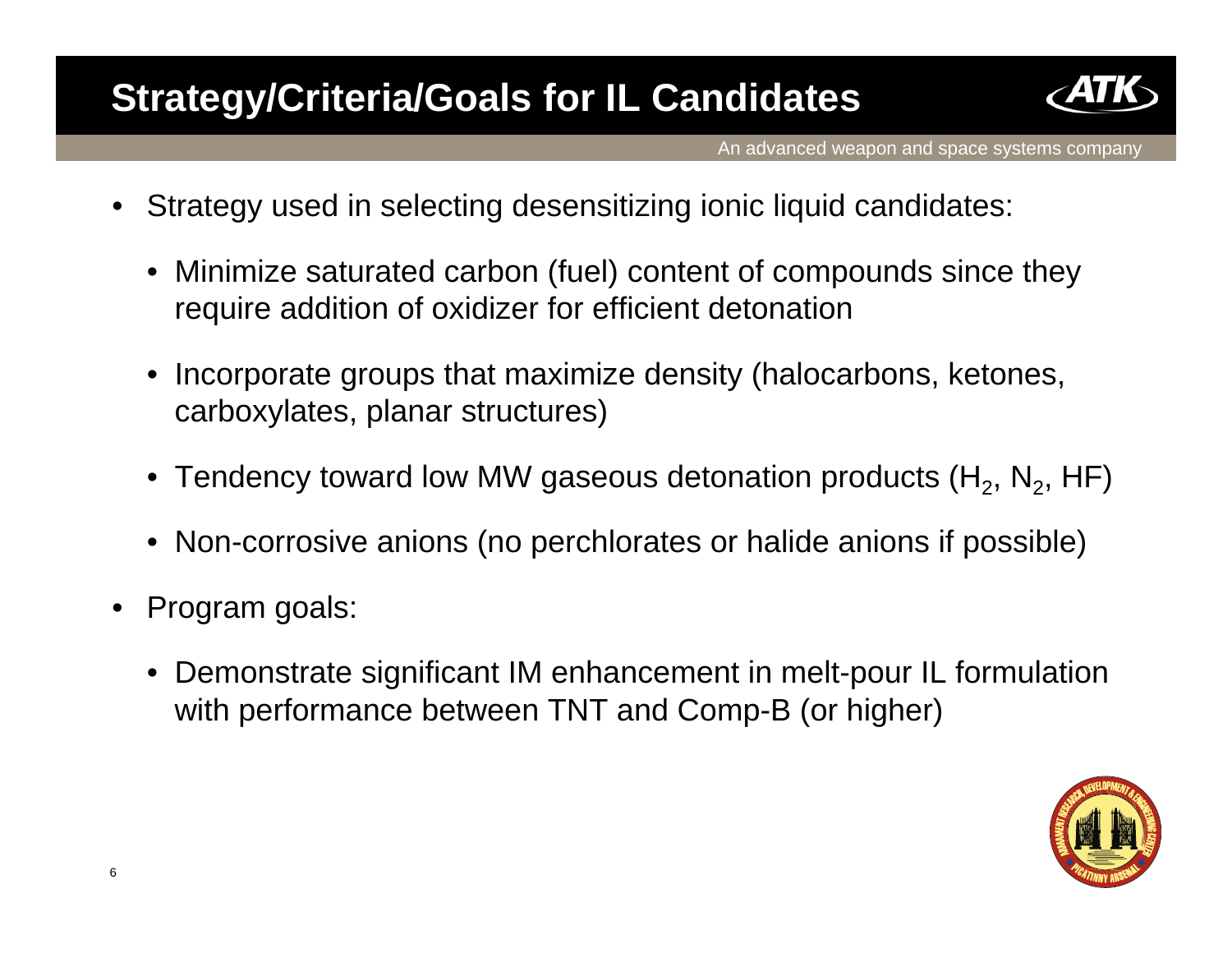## **Routes to Ionic Liquids**



- Dozens of new IL's have been synthesized and characterized at ATK Launch systems on this program
- Synthesis of most of these IL's have proceded by one of two generic routes to guanidinium and aminoguandinium-based materials



Essentially quantitative in yield, with water and  $CO<sub>2</sub>$  as sole byproducts ("green" chemistry; no purification necessary)

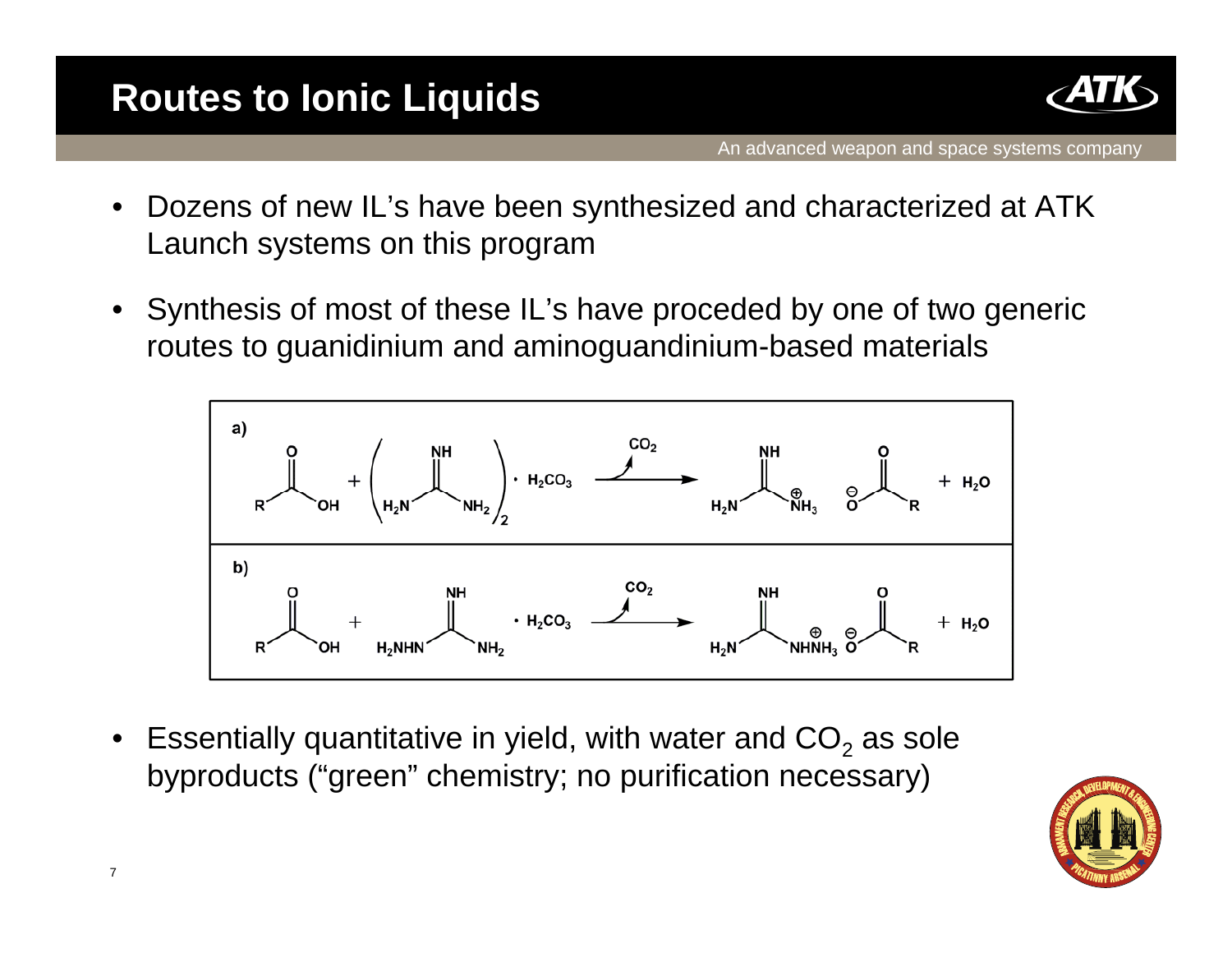## **Other types of candidates explored**



- Hydroxylammonium and hydrazinium salts also explored
- Azole-based anions and cations (e.g. 5-aminotetrazolate)
- Most of the salts had melting points within 50 degrees C of desired range
- Several display melting points extremely close to desired range
	- Aminoguanidinium glycolate (peak mp =  $108 \text{ }^{\circ}C$ )
	- Aminoguanidinium 5-aminotetrazolate (peak mp =  $94 \text{ }^{\circ}C$ )
	- 60:40 AG:G Oxalate (peak mp =  $77 \text{ }^{\circ}$ C)
	- 60:40 AG:G Malonate (peak mp =  $107 \text{ }^{\circ}C$ )
	- Aminoguanidinium trifluoroacetate (peak mp =  $67^{\circ}$ C)

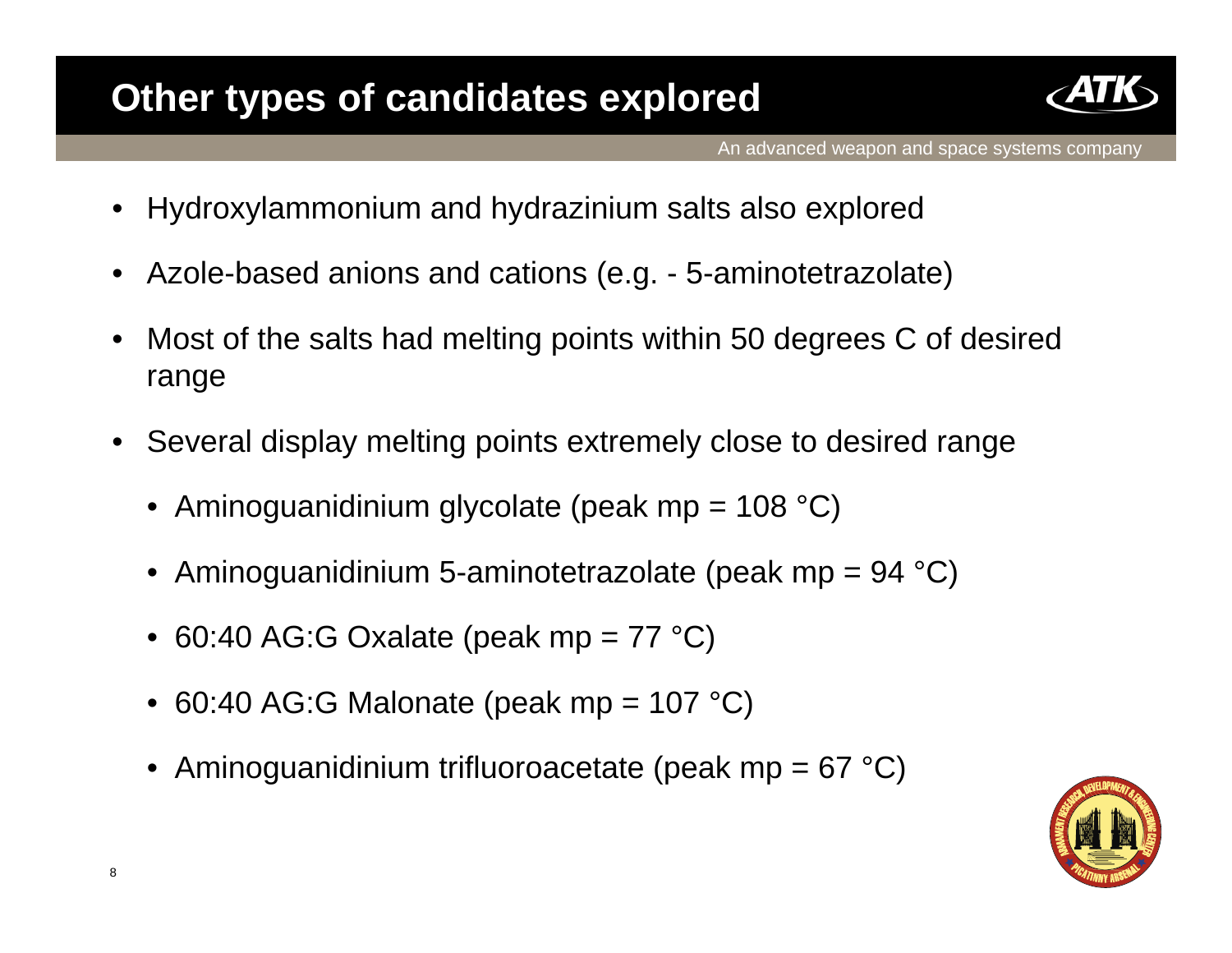## **Compatibilities of Ionic Liquids with Explosives**

|            | <b>AG-TFA</b> | 60:40 AG:G<br><b>Oxalate</b> | 60:40 AG:G<br><b>Malonate</b> | <b>AG Glycolate</b> | $AG$ 5-AT      |
|------------|---------------|------------------------------|-------------------------------|---------------------|----------------|
| <b>RDX</b> | Yes           | Yes                          | N <sub>o</sub>                | N <sub>o</sub>      | N <sub>o</sub> |
| <b>HMX</b> | Yes           | Yes                          | N <sub>o</sub>                | Yes                 | N <sub>o</sub> |
| <b>TNT</b> | Yes           | N <sub>o</sub>               | N <sub>o</sub>                | Yes                 | N <sub>o</sub> |
| $CL-20$    | Yes           | <b>No</b>                    | N <sub>o</sub>                | <b>No</b>           | N <sub>o</sub> |
| <b>NTO</b> | n/a           | Yes                          | N <sub>o</sub>                | N <sub>o</sub>      | N <sub>o</sub> |

- Not all of the ionic liquids are compatible with all explosives
- Chemical origin of these incompatibilities are not yet understood
- Only aminoguanidinium trifluoroacetate (AG·TFA) compatible with all explosives tested

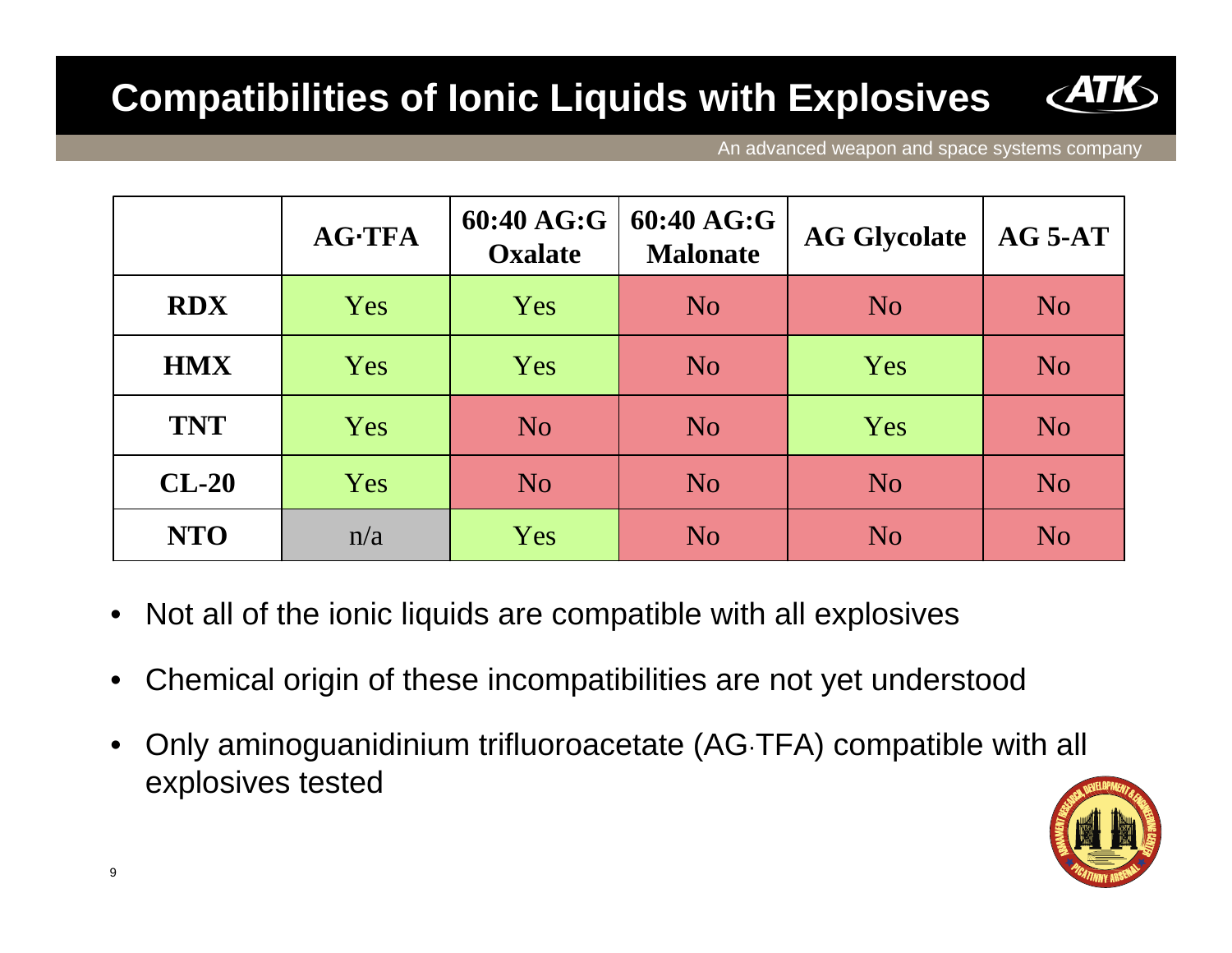## **AG·TFA Formulations: Sensitivity Testing**





- Initial formulation plan (50% AG·TFA / 25% Ground RDX / 25% Unground RDX)
	- ABL Impact 80cm
	- ABL Friction 800lb  $\omega$  8ft/s
	- ABL ESD 0.077J
	- SBAT Onset 275 °F
	- Russian DDT No Go @ 500PSI (6.9gm, slight report)

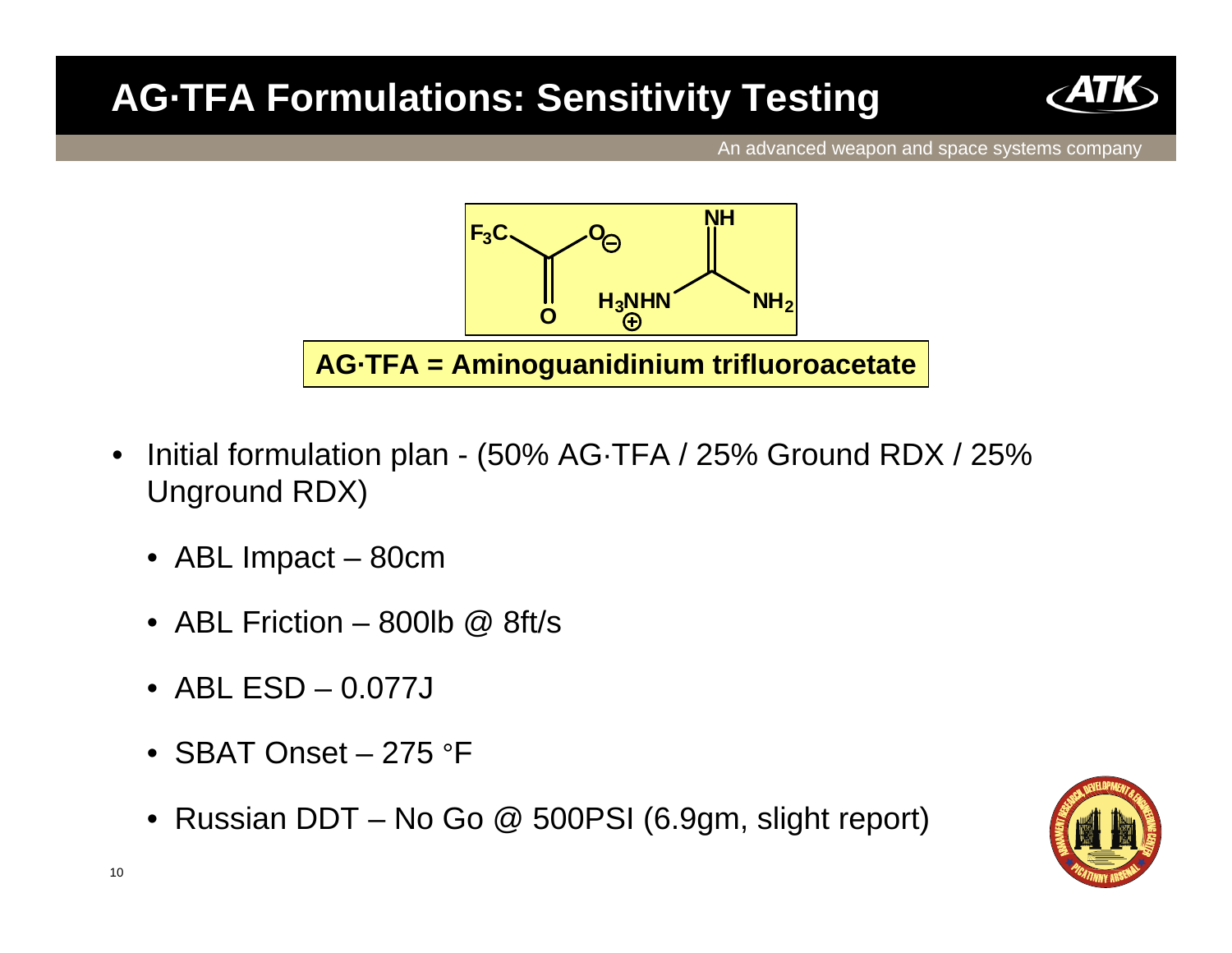

| <b>Formulation</b> | <b>AGTFA</b><br>(%) | <b>Energetic</b><br>material | $\frac{0}{0}$<br><b>Unground</b> | $\frac{6}{6}$<br>Ground | <b>Total</b><br><b>Nitramine</b><br>(%) | <b>Detonation</b><br><b>Velocity</b><br>(km/s) | Dent<br><b>Depth</b><br>(in) |
|--------------------|---------------------|------------------------------|----------------------------------|-------------------------|-----------------------------------------|------------------------------------------------|------------------------------|
|                    | <b>100</b>          | $\blacksquare$               | $\blacksquare$                   | $\blacksquare$          | $\blacksquare$                          | 3.23                                           | $\bf{0}$                     |
|                    | <b>100</b>          | $\blacksquare$               | $\blacksquare$                   | $\blacksquare$          | $\blacksquare$                          | 1.5                                            | V                            |
| $\mathbf 2$<br>لہ  | <b>100</b>          | $\blacksquare$               |                                  |                         | $\bf{0}$                                | 2.53                                           |                              |

- Dent/rate articles with neat AG·TFA (non-energetic) material appear to burn but not detonate
	- Positive detonation velocity, but no dent on plate

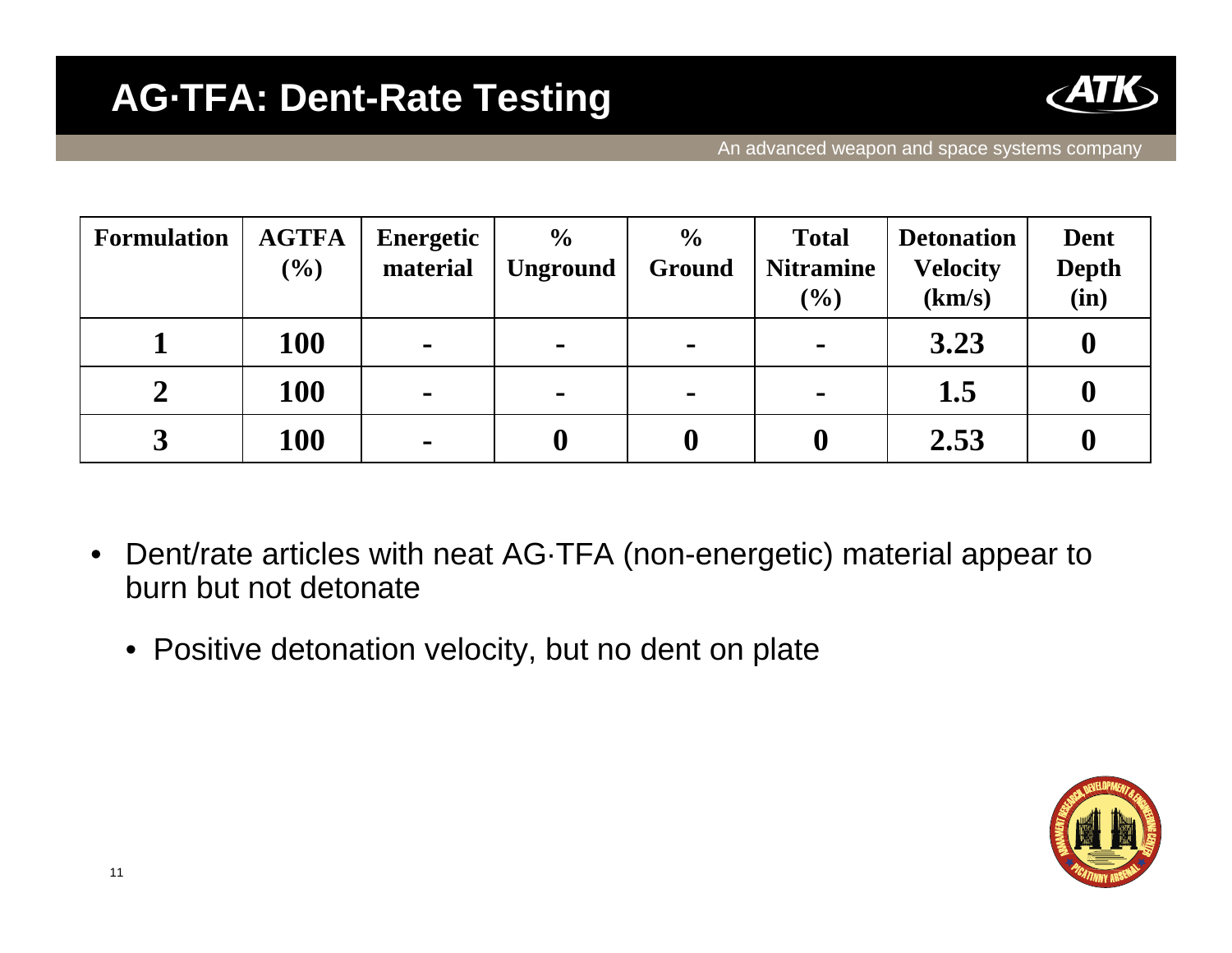## **AG·TFA Formulations: Dent-Rate Testing**



An advanced weapon and space systems company

| <b>Formulation</b>      | <b>AGTFA</b><br>(%) | <b>Energetic</b><br>material | $\frac{6}{6}$<br><b>Unground</b> | $\frac{6}{6}$<br>Ground | <b>Total</b><br><b>Nitramine</b><br>(%) | <b>Detonation</b><br><b>Velocity</b><br>(km/s) | <b>Dent</b><br><b>Depth</b><br>(in) |
|-------------------------|---------------------|------------------------------|----------------------------------|-------------------------|-----------------------------------------|------------------------------------------------|-------------------------------------|
| $\overline{\mathbf{4}}$ | 80                  | <b>RDX</b>                   | $\boldsymbol{0}$                 | 20                      | <b>20</b>                               | 2.94                                           | $\boldsymbol{0}$                    |
| 5                       | 60                  | <b>RDX</b>                   | $\boldsymbol{0}$                 | 40                      | 40                                      | 6.09                                           | 0.24                                |
| 6                       | 60                  | <b>RDX</b>                   | 20                               | 20                      | 40                                      | 6.25                                           | 0.259                               |
| $\overline{7}$          | 50                  | <b>RDX</b>                   | 25                               | 25                      | 50                                      | 6.75                                           | 0.363                               |
| 8                       | 40                  | <b>RDX</b>                   | 30                               | 30                      | 60                                      | 7.22                                           | 0.368                               |
| 9                       | 30                  | <b>RDX</b>                   | 35                               | 35                      | 70                                      | 7.31                                           | 0.337                               |
| 10                      | 60                  | <b>HMX</b>                   | 20                               | 20                      | 40                                      | 6.56                                           | 0.263                               |
| 11                      | 50                  | <b>HMX</b>                   | 25                               | 25                      | 50                                      | 7.29                                           | 0.315                               |
| 12                      | 34                  | <b>HMX</b>                   | 66                               | $\boldsymbol{0}$        | 66                                      | 8.04                                           | 0.375                               |
| 13                      | 25                  | $CL-20$                      | 45                               | 30                      | 75                                      | 8.38                                           | 0.404                               |
| 14                      | $\boldsymbol{0}$    | Comp B                       |                                  |                         | 63                                      | 7.56                                           | 0.43                                |

• Performance at 50% RDX loading is between TNT and Comp B

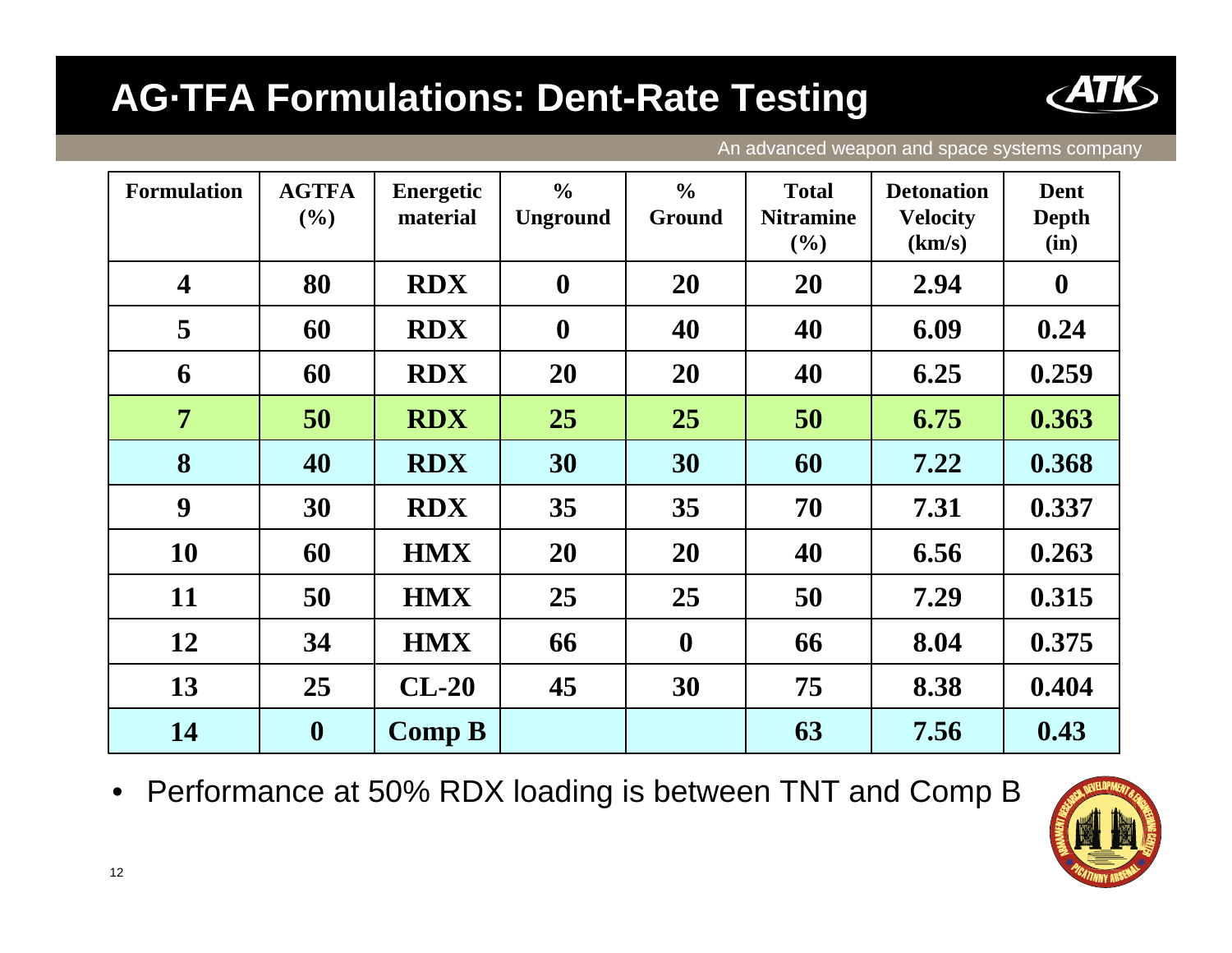#### **Setup for Cook-Off Testing**



#### An advanced weapon and space systems company





81mm Mortar Slow Cook-Off setup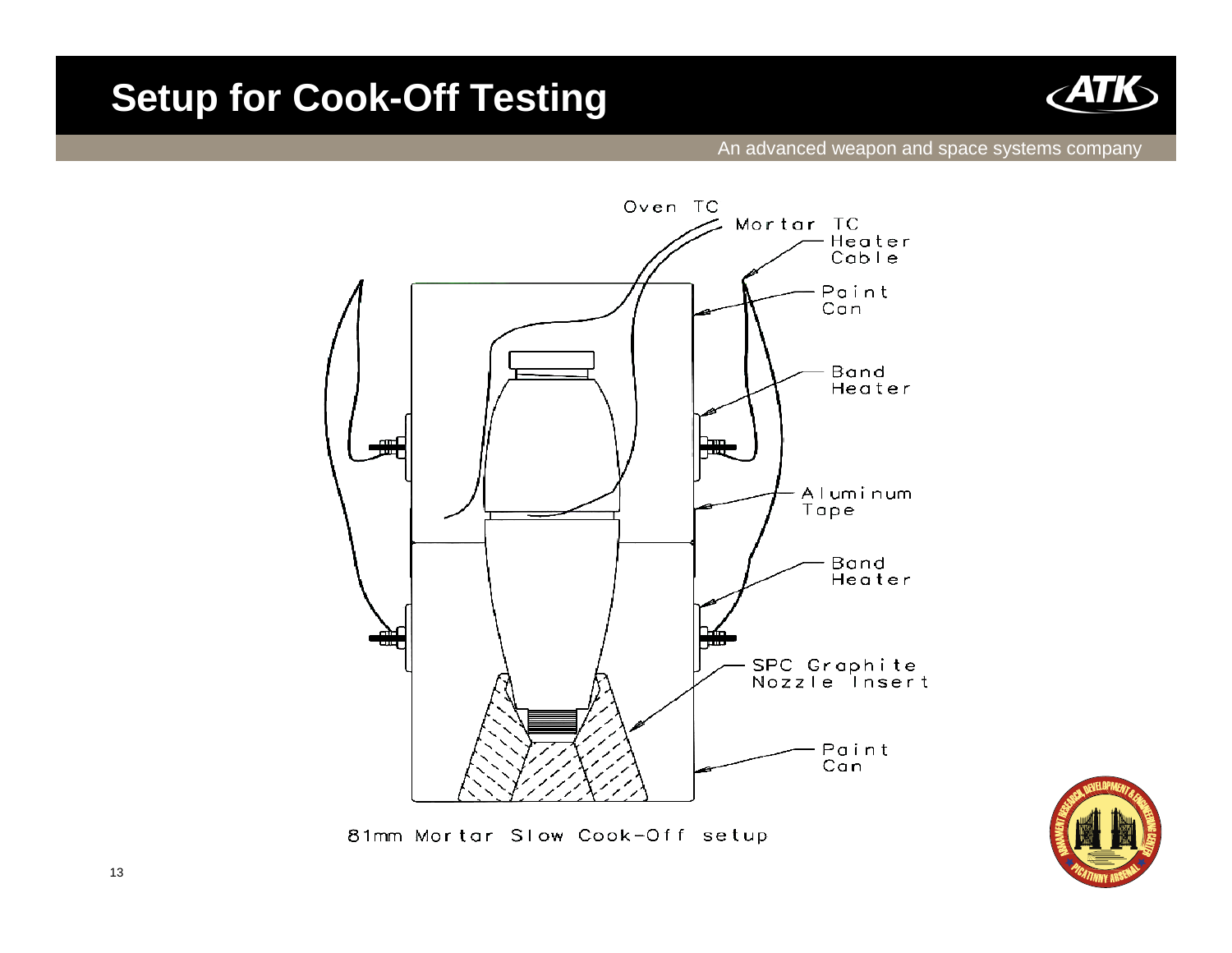### **AG·TFA w/ 50% RDX: Slow Cook-Off Results**





- Slow cook-off: (heated at 6 °F/min); max oven temp 550 °F
- No visible reaction; "type 5 like" behavior

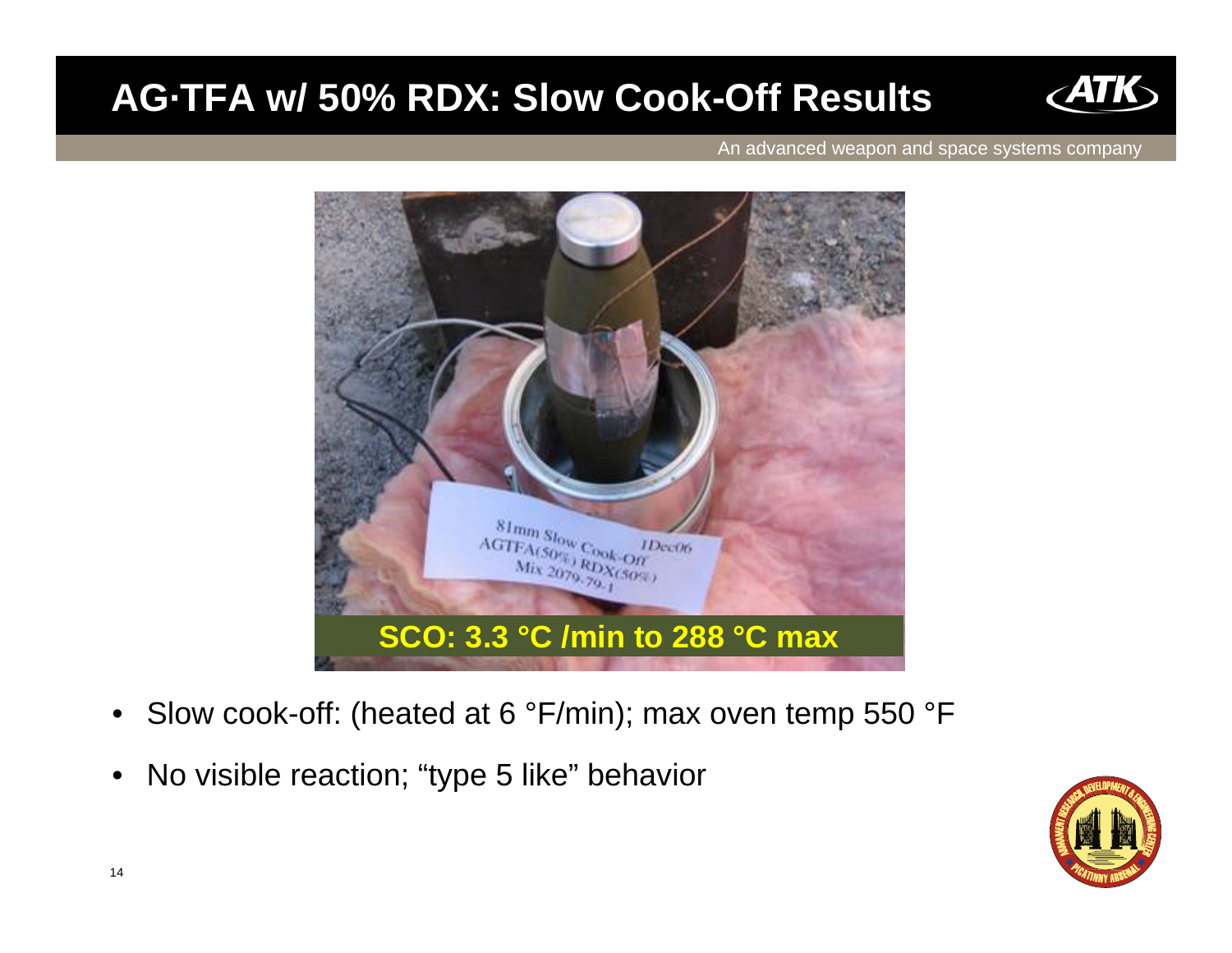### **Time/Temperature Profile: Slow Cook-Off**



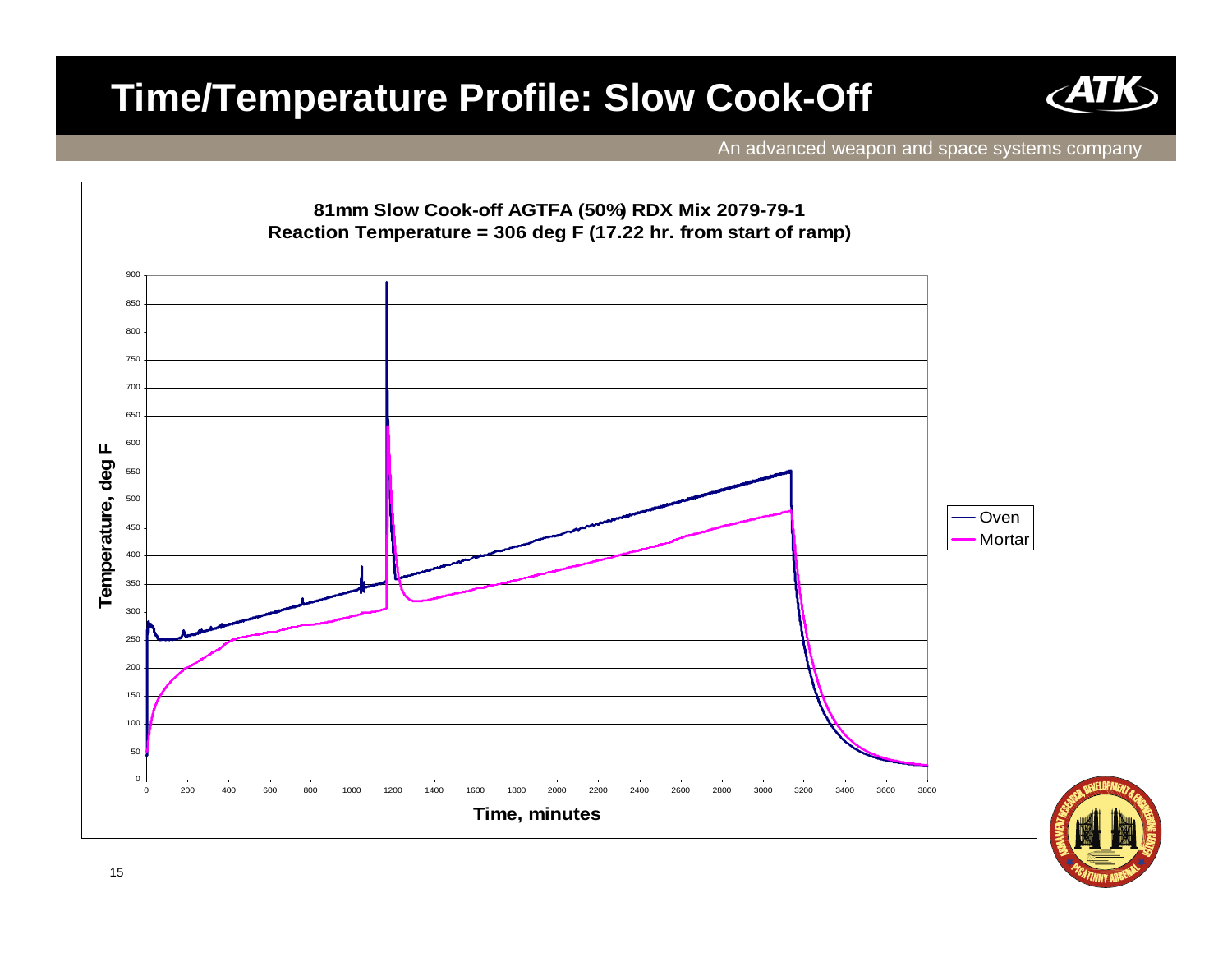## **AG·TFA w/ 50% RDX: "Fast Cook-Off" Results**



- Faster cook-off: (heated at ~50 °F/min); max oven temp 550 °F
- Contents charred, no violent reaction; "type 5 like" behavior

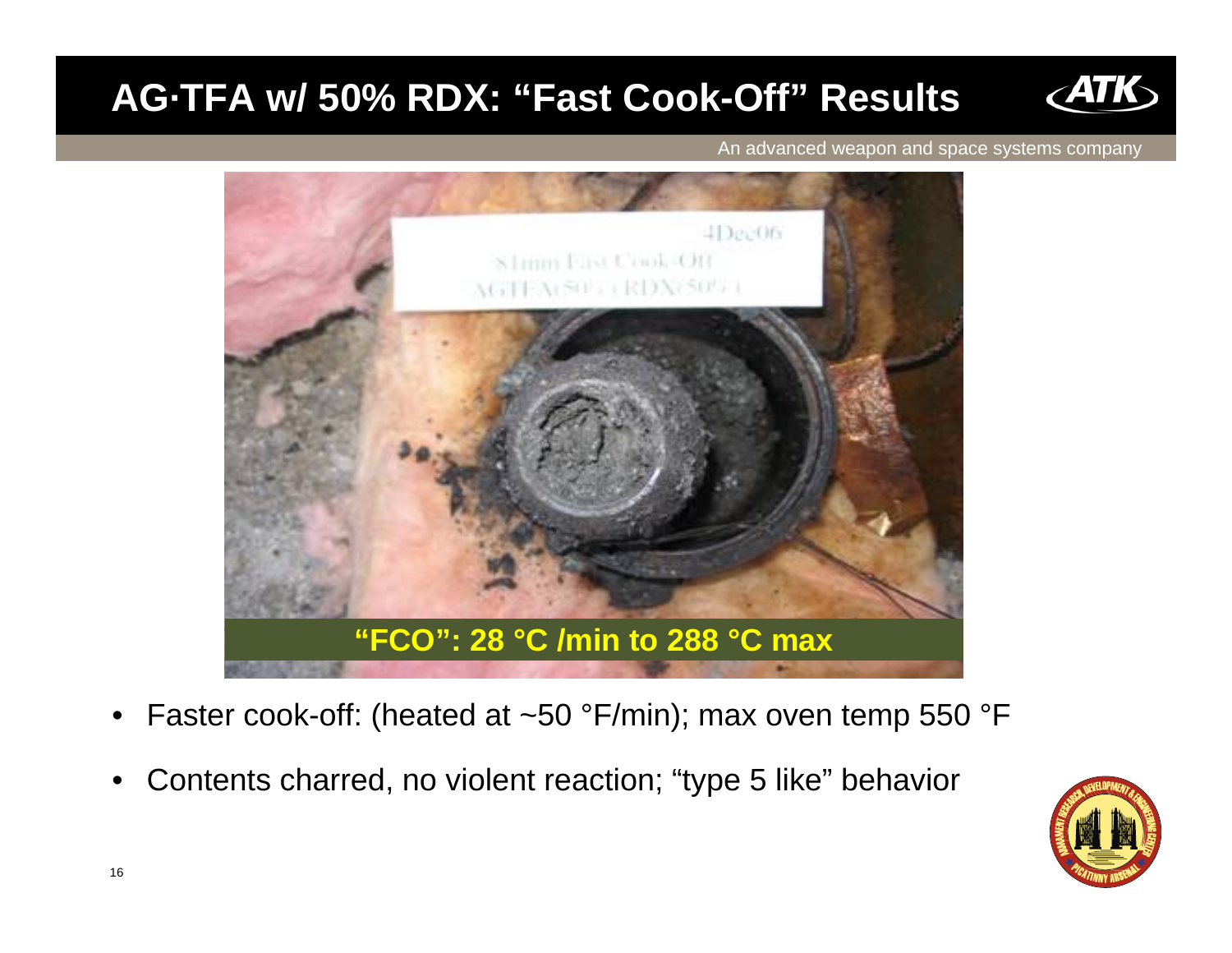## **50mm Bullet Impact Test: AG·TFA / RDX 50:50**



An advanced weapon and space systems company

#### **Test Configuration:**



- Passed 50 cal bullet impact
- No detonation; mortar body shattered by bullet
- No reaction of fill; "type 6 like" behavior

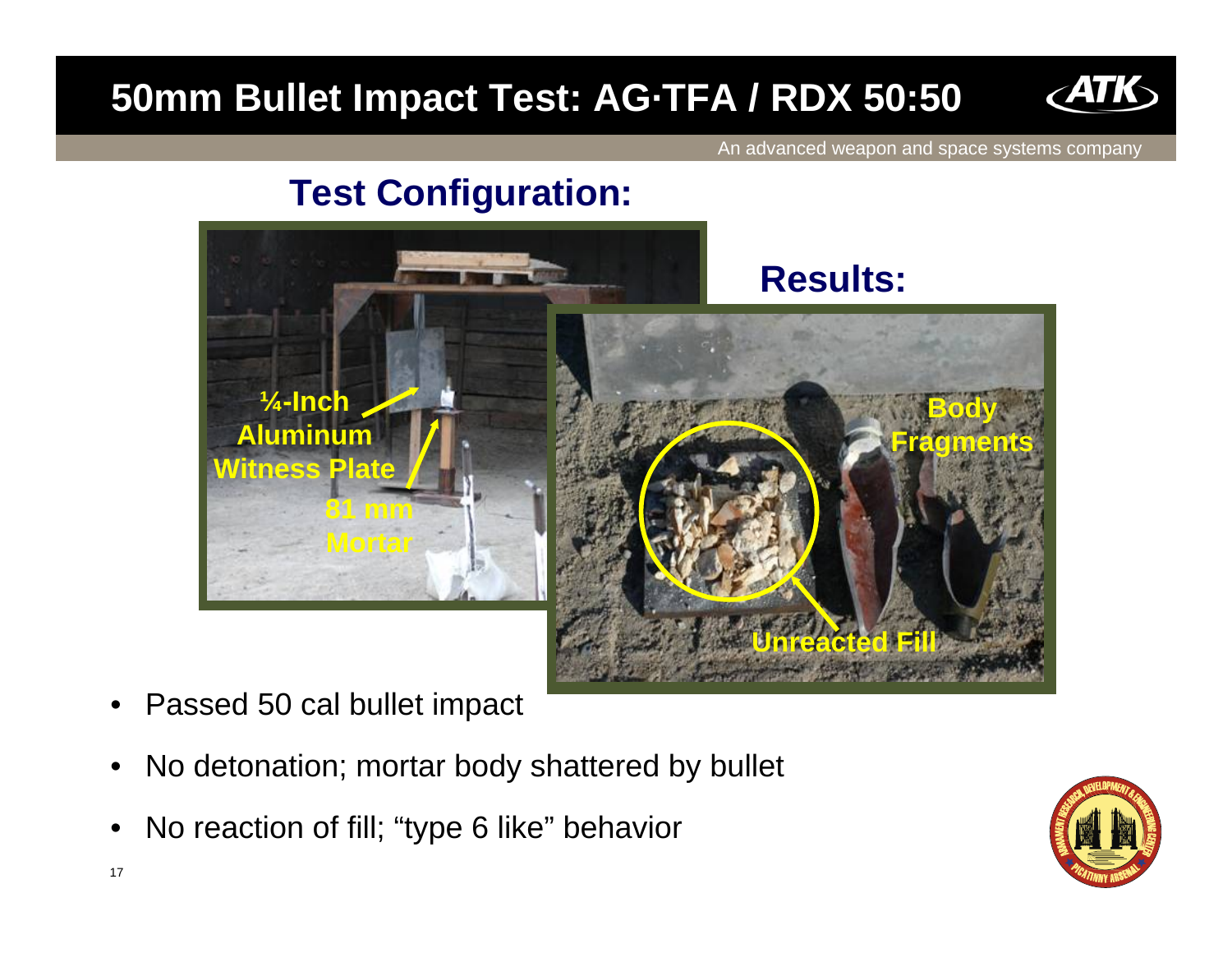### **AG·TFA w/ 50% RDX: 25mm SCJ**



An advanced weapon and space systems company

#### **Test Configuration:**



- Passed 25mm SCJ test
- No detonation; mortar body shattered by jet
- Much of the fill did not even burn (white residue on plate); "type 5" behavior

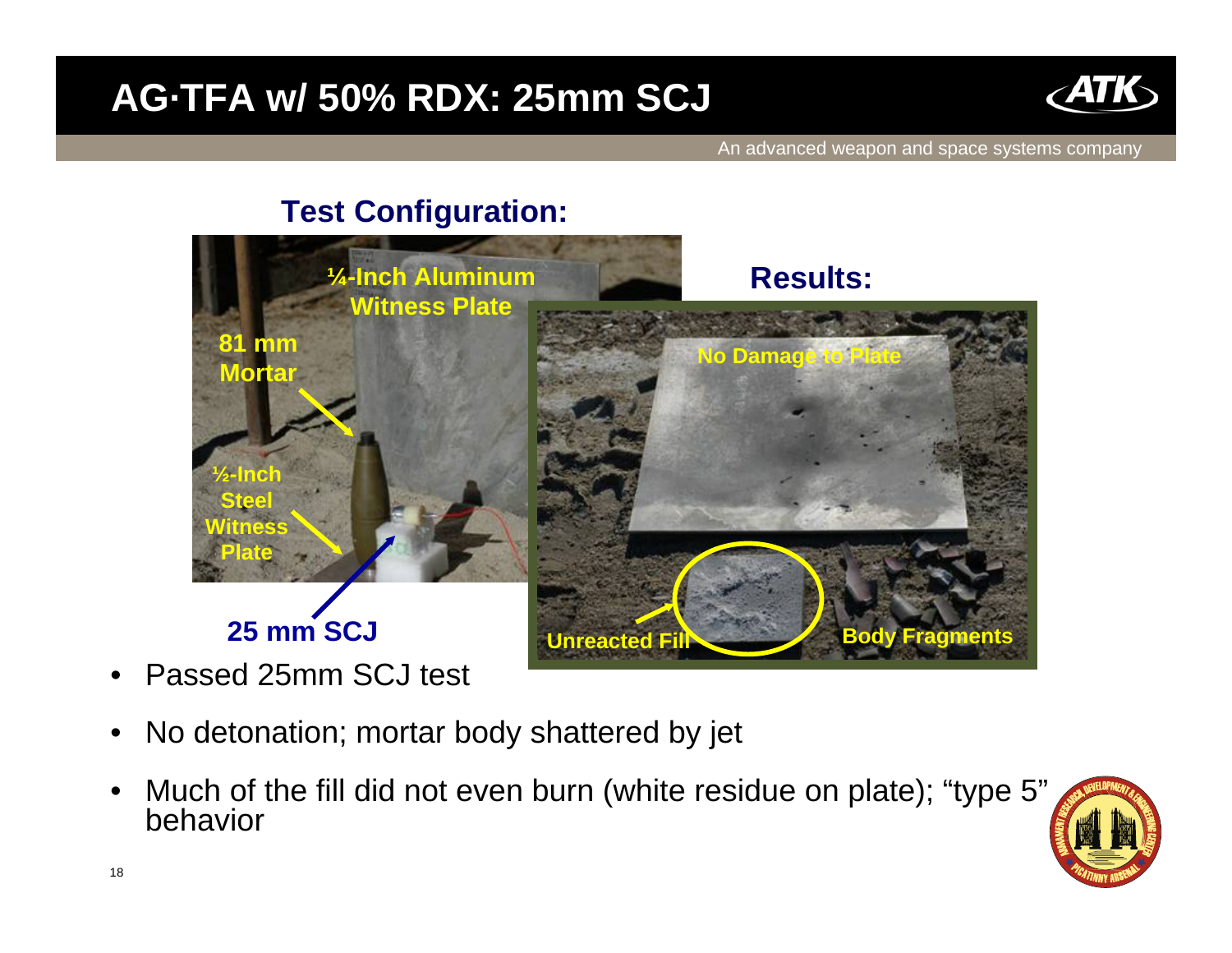

- Concept of "desensitizing ionic liquids" appears to be promising
- Aminoguanidinium trifluoroacetate used as pathfinder material
	- Promising with regard to performance
		- At 50% loading performance between TNT and Comp B (measured by dent-rate)
	- Promising with regard to IM
		- Passed Slow Cook Off, "Faster" Cook Off, 50mm Bullet Impact and 25mm SCJ
	- Future work: new candidate under investigation which is closely related to AG·TFA but exhibits essentially ideal melting behavior